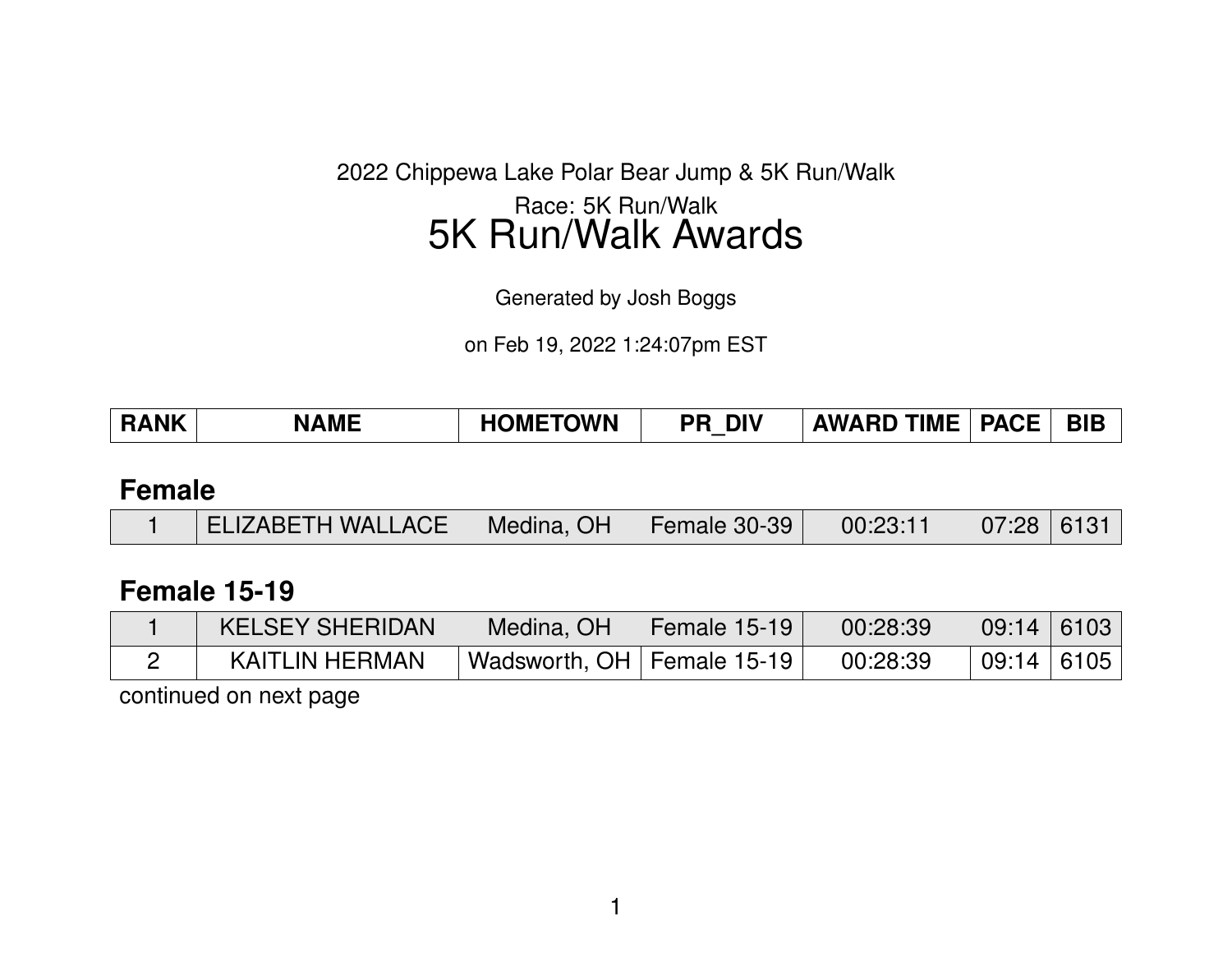## continued from previous page

| <b>RANK</b> | <b>NAME</b>               | <b>HOMETOWN</b> | <b>PR DIV</b> | <b>AWARD TIME   PACE  </b> |       | $\mathsf{BIB}$ |
|-------------|---------------------------|-----------------|---------------|----------------------------|-------|----------------|
|             | <b>SIDNEY RISCHMILLER</b> | Medina, OH      | Female 15-19  | 00:28:42                   | 09:15 | 6144           |

### **Female 20-29**

| <b>KATIE SWEENEY</b> | Northfield, OH | Female 20-29 | 00:31:56 | 10:17        | 6156 |
|----------------------|----------------|--------------|----------|--------------|------|
| <b>ROBYN TRESCH</b>  | Seville, OH    | Female 20-29 | 00:32:01 | 10:19   6158 |      |
| <b>KATIE BEDLION</b> | Seville, OH    | Female 20-29 | 00:35:49 | 11:32        | 6157 |

### **Female 30-39**

| ELIZABETH WALLACE      | Medina, OH               | Female 30-39 | <del>00:23:11</del> | <del>07:28</del> | <del>6131</del> |
|------------------------|--------------------------|--------------|---------------------|------------------|-----------------|
| <b>TARA MILLER</b>     | Medina, OH               | Female 30-39 | 00:27:22            | 08:49            | 6141            |
| KIMBERLY ST PHILLIPS   | Westfield Center, OH     | Female 30-39 | 00:28:36            | 09:13            | 6151            |
| <b>MARY KATE DUSEK</b> | <b>Olmsted Falls, OH</b> | Female 30-39 | 00:29:30            | 09:30            | 6107            |

## **Female 40-49**

| <b>BETH BENDER</b> | Medina, OH       | Female 40-49 | 00:23:12 | 07:28        | 6114 |
|--------------------|------------------|--------------|----------|--------------|------|
| LYNN MAGYAR        | Strongsville, OH | Female 40-49 | 00:24:27 | 07:53   6124 |      |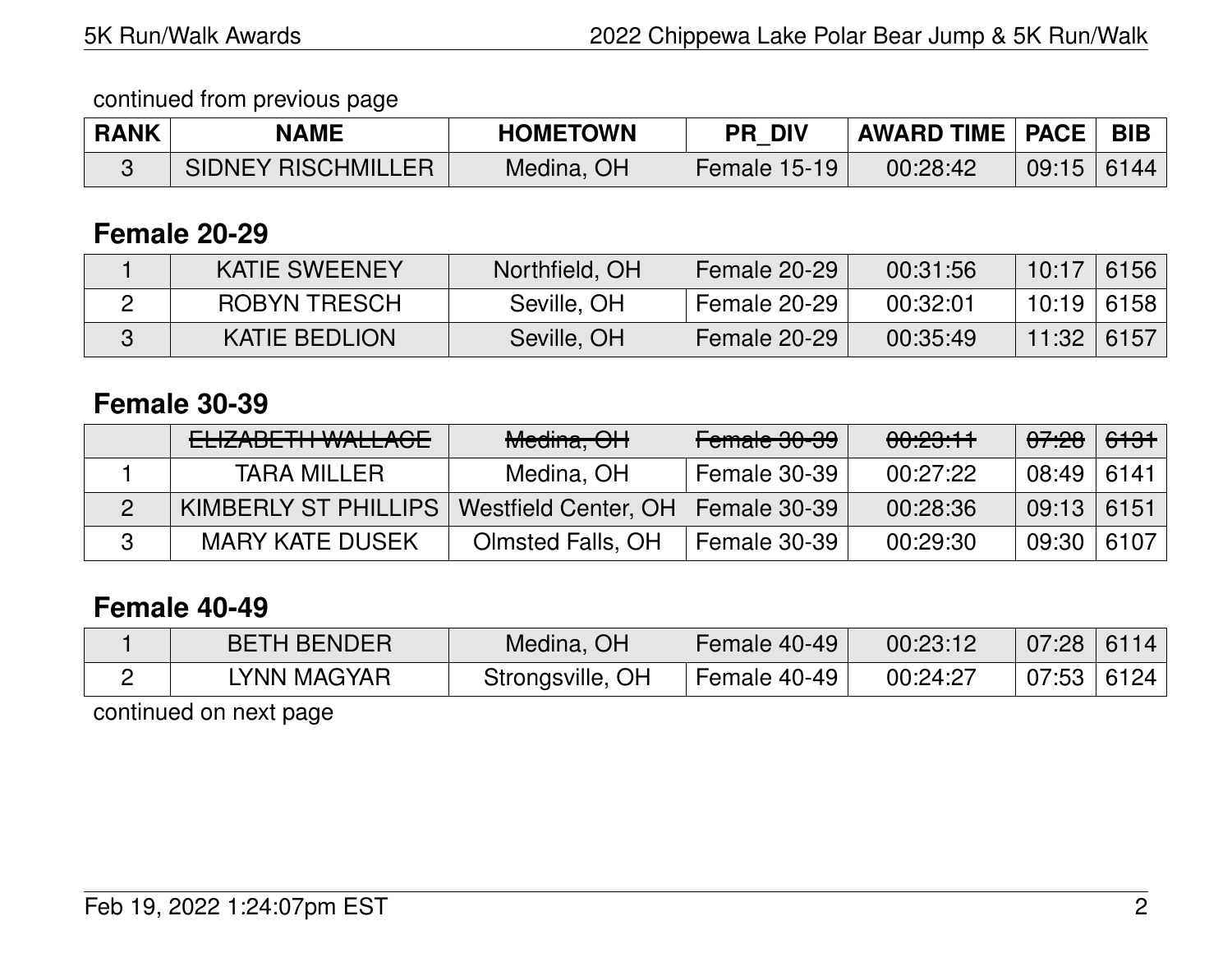#### continued from previous page

| <b>RANK</b> | <b>NAME</b>          | <b>HOMETOWN</b> | <b>PR DIV</b> | <b>AWARD TIME   PACE   BIB</b> |              |  |
|-------------|----------------------|-----------------|---------------|--------------------------------|--------------|--|
|             | <b>HEATHER LOWRY</b> | Brunswick, OH   | Female 40-49  | 00:27:07                       | $08:44$ 6104 |  |

### **Female 50-59**

| <b>ANN BECKMAN</b>    | Wadsworth, OH                    | Female 50-59 | 00:25:52 | 08:20 6150   |  |
|-----------------------|----------------------------------|--------------|----------|--------------|--|
| <b>PAULA MIDLIK</b>   | Chippewa Lake, OH   Female 50-59 |              | 00:29:06 | 09:22   6153 |  |
| <b>DEBORAH MCGOWN</b> | Akron, OH                        | Female 50-59 | 00:32:10 | $10:21$ 6117 |  |

## **Female 60-69**

| <b>YVONNE FEY</b>     | Medina, OH       | Female 60-69 | 00:26:02 | 08:23        | 6125 |
|-----------------------|------------------|--------------|----------|--------------|------|
| <b>SANDY BARNES</b>   | Lodi, OH         | Female 60-69 | 00:28:11 | $09:05$ 6119 |      |
| <b>DEBBIE HORNING</b> | North Canton, OH | Female 60-69 | 00:29:08 | 09:23        | 6135 |

# **Male**

# **Male 15-19**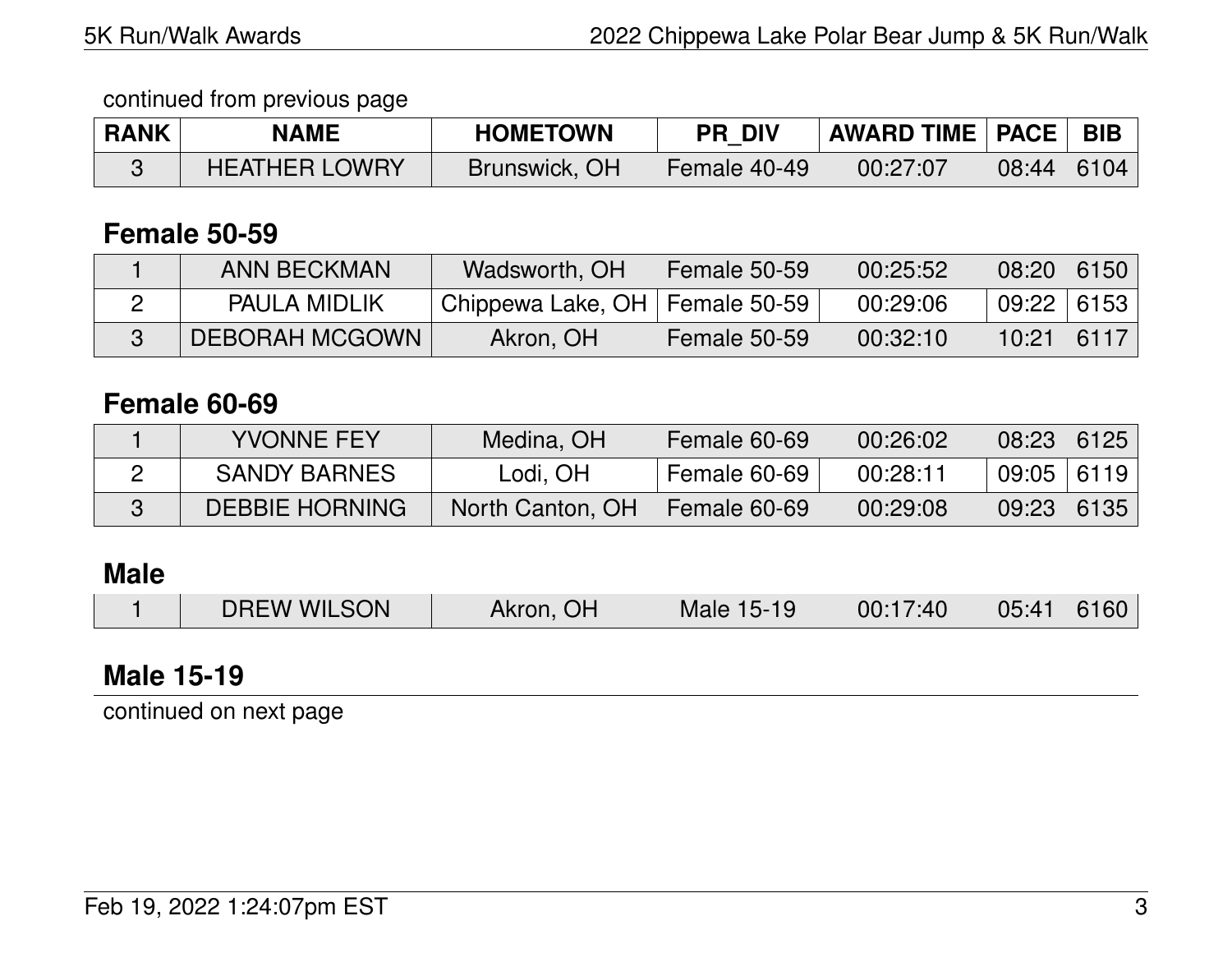#### continued from previous page

| <b>RANK</b> | <b>NAME</b>                      | <b>HOMETOWN</b>   | <b>PR DIV</b>         | <b>AWARD TIME   PACE  </b> |                  | <b>BIB</b> |
|-------------|----------------------------------|-------------------|-----------------------|----------------------------|------------------|------------|
|             | DDEWWW CON<br><b>PHLW WILOUN</b> | Akron, OH         | <del>Male 15-19</del> | <del>00:17:40</del>        | <del>05:41</del> | 6160       |
|             | <b>JACK CHIRSTENSON</b>          | Chippewa Lake, OH | Male 15-19            | 00:35:37                   | 11:28            | 6166       |

## **Male 20-29**

| <b>JEFF THACKER</b> | Chippewa Lake, OH | Male 20-29 | 00:25:45 | 08:18 6136   |      |
|---------------------|-------------------|------------|----------|--------------|------|
| <b>MICAH HAYNES</b> | Marysville, OH    | Male 20-29 | 00:27:19 | $08:48$ 6113 |      |
| <b>JAKE SNYDER</b>  | Wadsworth, OH     | Male 20-29 | 00:41:50 | 13:28        | 6130 |

### **Male 30-39**

| DAVID DICESARE      | Medina, OH                        | Male 30-39 | 00:23:45 | $07:39$ 6155   |  |
|---------------------|-----------------------------------|------------|----------|----------------|--|
| RODNEY DORST        | Akron, OH                         | Male 30-39 | 00:27:44 | $08:56$   6142 |  |
| MATTHEW ST PHILLIPS | Westfield Center, OH   Male 30-39 |            | 00:28:36 | $09:13$ 6152   |  |

### **Male 40-49**

| <b>FRANK CUEVAS</b>   | Medina, OH | Male 40-49 | 00:30:53 | 09:57 | 6100           |
|-----------------------|------------|------------|----------|-------|----------------|
| <b>SCOTT MALARKEY</b> | Medina, OH | Male 40-49 | 00:32:32 |       | $10:29$   6140 |